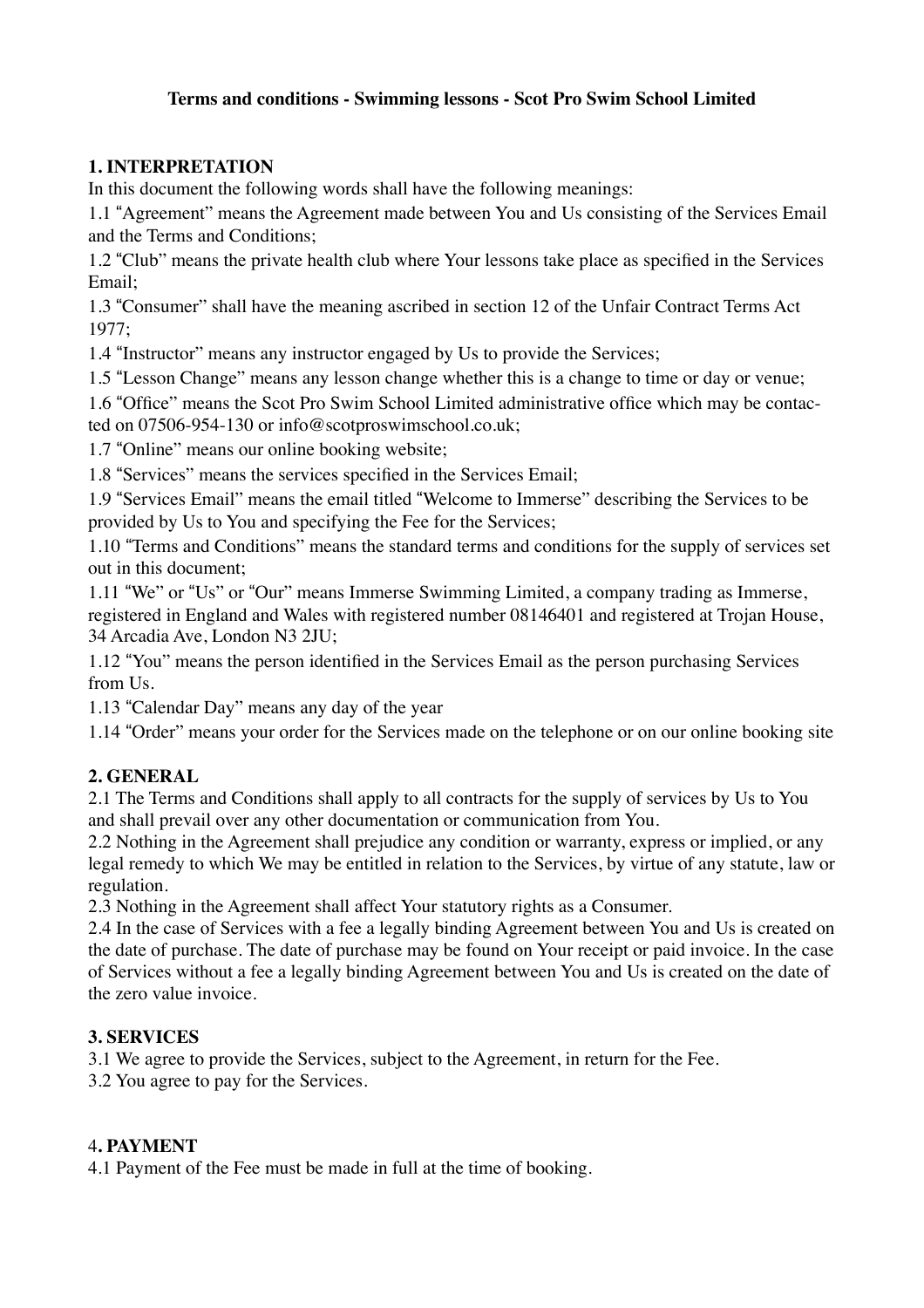# **5. BOOKINGS**

5.1 You may make enquiries, bookings and payments through the Office or Online. Bookings and payments cannot be made through the Club or an Instructor.

5.2 We shall have absolute discretion upon whether to accept a booking for Services.

5.3 All bookings are provisional until payment has been received in full.

#### **6. PROVISION OF SERVICES**

6.1 The Services are provided by a professional Instructor who works in the water with You.

6.2 In the course of providing the Services the Instructor may use physical contact to provide support or guide, direct or bring Your awareness to a movement or muscle tension.

6.3 By using the Services You agree to such use of physical contact.

6.4 If You do not consent to such use of physical contact or any particular use of physical contact You must raise this with the Instructor prior to entering the water at the first lesson. Declining consent to use of physical contact will not necessarily lead to a refusal to teach but may require a modification of the teaching method.

6.5 If You subsequently object to the use of physical contact or any particular use of physical contact You must raise this immediately with either the Instructor or the Office.

# **7. OUR OBLIGATIONS**

7.1 We shall perform the Services with reasonable skill and care and to a reasonable standard in accordance with recognised standards and codes of practice.

7.2 We provide no guarantees in relation to Your progress or the outcome of the Services provided. Your progress, rate of progress and the outcome of the services depend on many variables outside the control of Immerse (for example Your swimming level to begin with, Your anxiety level in the water, Your swimming goals, the frequency of Your lessons, Your motivation and beliefs, the frequency and quality of Your practice, Your balance and co-ordination as well as Your ability to follow instruction). Given these variables for each individual it is impossible for Us to guarantee rate of progress or outcomes.

# **8. YOUR OBLIGATIONS**

To enable Us to perform Our obligations You shall:

8.1 inform Us of any health or medical problems or disability as and when they arise;

8.2 if requested by Us, seek medical advice and written permission from a doctor or physiotherapist to participate in the aquatic activity;

8.3 inform Us of any concerns You may have in relation to the use of physical contact prior to the first lesson or immediately as and when any concerns arise, if after;

8.4 take responsibility for Your learning and practice between lessons;

8.5 comply with all the rules and regulations of the Club including all rules and regulations governing the use of the swimming pool and swimming pool area;

8.6 only use the "wet areas" of the Club (if You are not a member of the Club);

8.7 shower prior to entering the pool, wear pool-shoes, remove all jewellery, not eat a substantial meal of any kind less than two hours prior to your lesson or consume alcohol 4 hours prior to your lesson.

8.8 behave in accordance with all Health and Safety directions issued by the Instructor;

8.9 wear appropriate swimwear (the Instructor is entitled to refuse admission to the Services if he/ she believes Your swimwear to be inappropriate);

8.10 behave sensibly and responsibly and to respect the rights of the Instructor in particular the right of the Instructor to be free from harassment of any kind;

8.11 behave sensibly and responsibly and to respect the rights of other pool users; and

8.12 comply with such other requirements as may be otherwise agreed by You and Us.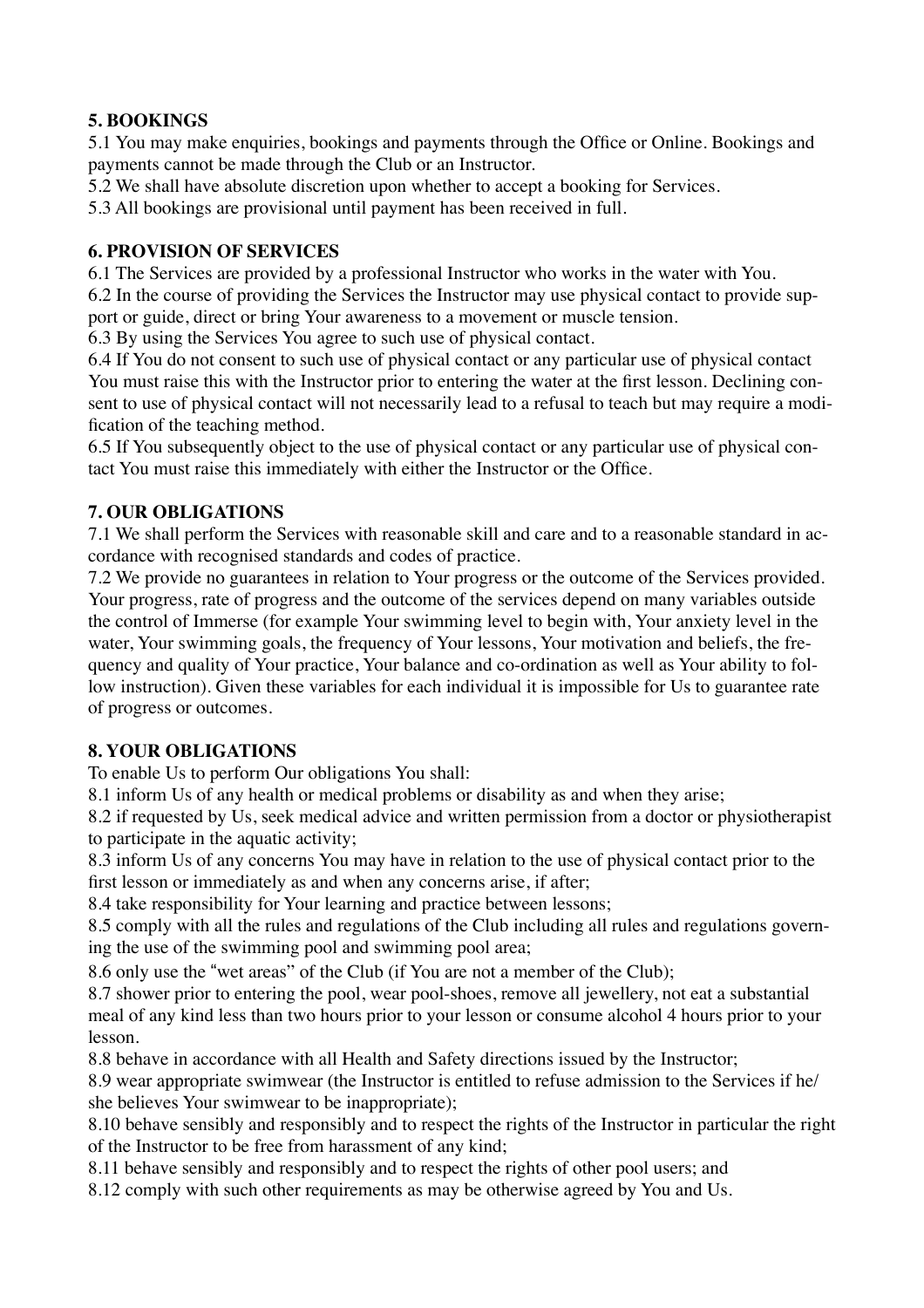### **9. LESSON CHANGES / CANCELLATIONS**

9.1 Lesson Changes or cancellations must be made through the Office or Online. Lesson Changes or cancellations may not be made through an Instructor or the Club.

9.2 We have a 24 hour Lesson Change/Cancellation policy.

9.3 Where You change or cancel a lesson 24 hours or more prior to the lesson it is known as an "EARLY CANCEL".

9.4 Where You change or cancel a lesson less than 24 hours prior to the lesson it is known as a "LATE CANCEL".

9.5 An "EARLY CANCEL" lesson may be rescheduled.

9.6 A "LATE CANCEL" lesson is forfeit and may not be made up nor will any credits or refunds be made.

#### **10. LATE ARRIVAL**

10.1 The lesson time You are given is the time You should be poolside.

10.2 If You are not at poolside at that time, the Instructor will wait 15 minutes for You.

10.3 If you arrive within 15 minutes of the start time the lesson will proceed as usual and will finish at the scheduled finish time, irrespective of the reason for the delay and irrespective of whether the Instructor has another lesson thereafter or not. The time missed will not be made up and no credits or refunds will be made.D6 School Communicator

10.4 If You are not poolside 15 minutes after the start time the Instructor is entitled to assume that You are not going to attend Your lesson and will leave the poolside. In these circumstances the lesson is forfeit. The lesson will not be made up and no credits or refunds will be made.

#### **11. MISSED LESSONS (NO SHOW)**

11.1 Failure to attend for a lesson (whatever the reason) will result in the lesson being forfeit. The lesson will not be made up and no refund or credits will be made.

#### **12. YOUR RIGHT TO CANCEL**

12.1 You have a statutory right to cancel your Agreement with Us up to 14 Calendar Days after the Agreement between You and Us is formed (as explained in sub-Clause 2.4). You may cancel your Agreement with Us for any reason under this right.

12.2 If You have requested that the Services begin within the 14 Calendar Day cancellation period your statutory right to cancel may be limited or lost. By requesting that the Services begin within the statutory cancellation period You acknowledge and agree that:

12.2.1 If the Services are fully performed within the 14 Calendar Day cancellation period, You will lose your right to cancel after the Services are fully performed.

12.2.2 If You cancel the Services after they have begun but are not yet complete You will be required to pay for the Services supplied up to the time at which you inform Us that you wish to cancel. The amount due shall be calculated in proportion to the full price of the Services and the actual Services already provided. Any sums that you have already paid shall be refunded subject to deductions calculated in accordance with the foregoing.

12.3 If You wish to exercise your right to cancel under this Clause 14, You must inform Us of your decision. You may do so in any way that is convenient for you. Please ensure that You inform Us of your decision to cancel before the period in sub-Clause 14.1 expires (note that the cancellation period is defined as whole Calendar Days. If, for example, You send Us an email or call us by 23:59 on the final day of the cancellation period, your cancellation will be valid and accepted). You may use the following template if you wish to inform Us in writing by post or email.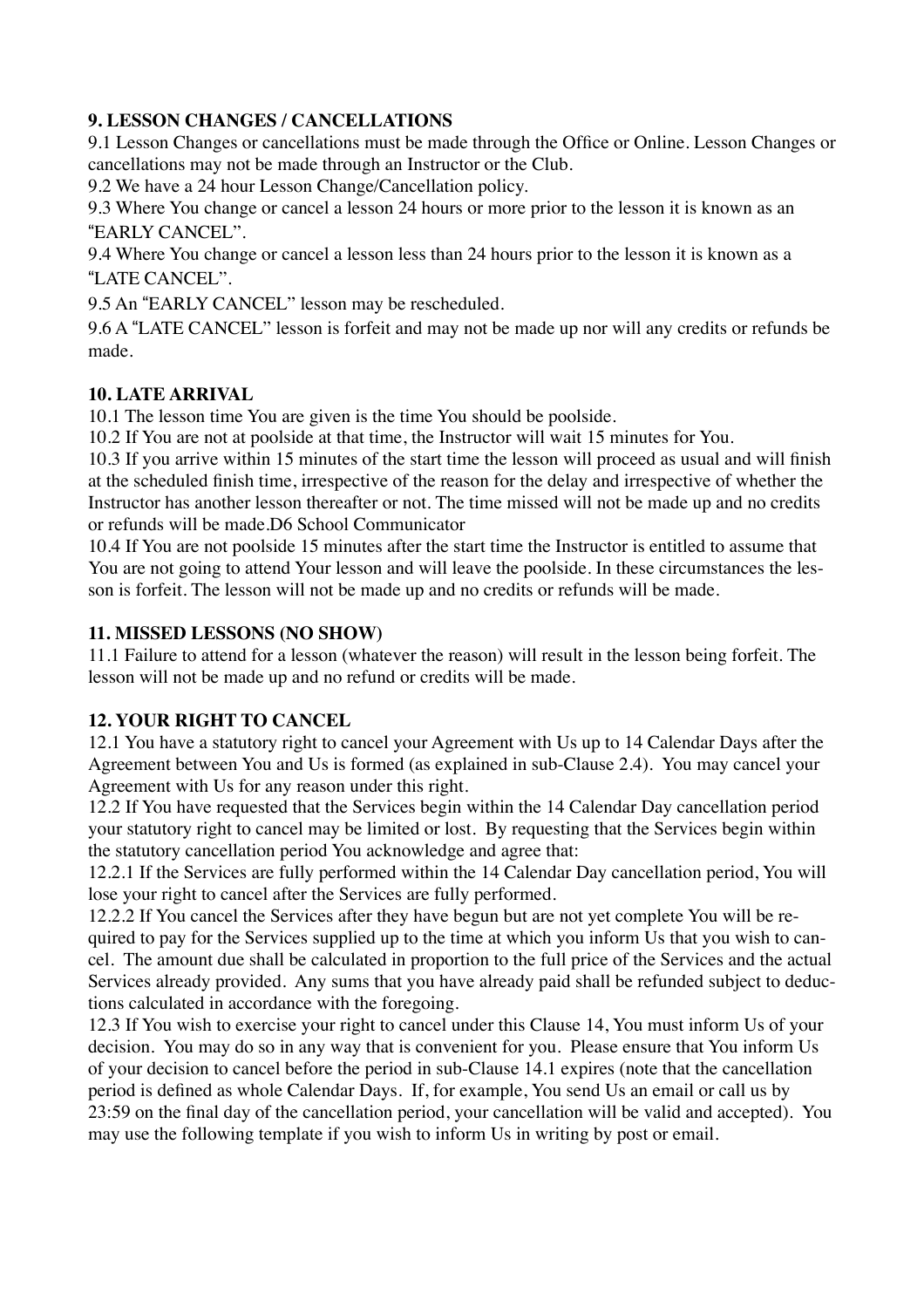To: Scot Pro Swim School Limited 7/7 Dicksonfield Edinburgh EH7 5ND

phone: 07506-954-130 email: [info@scotproswimschool.co.uk](mailto:info@scotproswimschool.co.uk)

I hereby give notice that I cancel my contract for the supply swimming lessons, Ordered on [order date from invoice/receipt] Name: Signature (if on paper) Date

Alternatively, please contact Us:

12.3.1 By email on info@scotproswimschool.co.uk; or

12.3.2 By telephone on 07506-954-130

12.4 We may ask You why You have chosen to cancel and may use any answers you provide to improve Our services, however you are under no obligation to provide any details if you do not wish to.

12.5 Refunds under this Clause 14 will be issued to you no later than 14 Calendar Days after the date on which you inform Us that you wish to cancel.

12.6 Refunds under this Clause 14will be made using the same payment method you used when ordering the Services.

### **13. CHANGES BY US**

13.1 It is unlikely that We will need to make any changes to Your booking once it is confirmed, but occasionally changes may be necessary and We reserve the right to do so. Changes may be made to time, date, duration of lesson, Instructor or venue. We will inform You as soon as reasonably possible of any changes.

13.2 In the unlikely event that an Instructor is late for a lesson the time missed will be made up in that lesson or at a subsequent lesson. No credits or refunds will be given.

13.3 If an Instructor fails to show up for a confirmed lesson the lesson will be made up at a time to suit You. No credits or refunds will be given.

#### **14. POOL AND CLUB CLOSURES**

14.1 Occasional pool and Club closures may occur for various reasons including the maintenance of the pool plant or machinery.

14.2 We will inform You as soon as reasonably practicable of any pool or Club closures. You will then have the following choices:

14.2.1 You may immediately re-schedule the Services if the pool or Club re-opening date is known;

14.2.2 You may re-schedule the Services when the pool or Club re-opening date is known; or

14.2.3 You may avail of the Services at another one of Our facilities (where possible).

#### **15. LIMITATION OF LIABILITY**

15.1 Nothing in the Agreement shall exclude or limit the liability of Us for death or personal injury, however We shall not be liable for any direct loss or damage suffered by You howsoever caused, as a result of any negligence, breach of contract or otherwise in excess of the Fee.

15.2 We shall not be liable under any circumstances to You or any third party for any indirect or consequential loss of profit, consequential or other economic loss suffered by You howsoever caused, as a result of any negligence, breach of contract, misrepresentation or otherwise.

15.3 We accept no responsibility for the state or condition of the Club or Club facilities including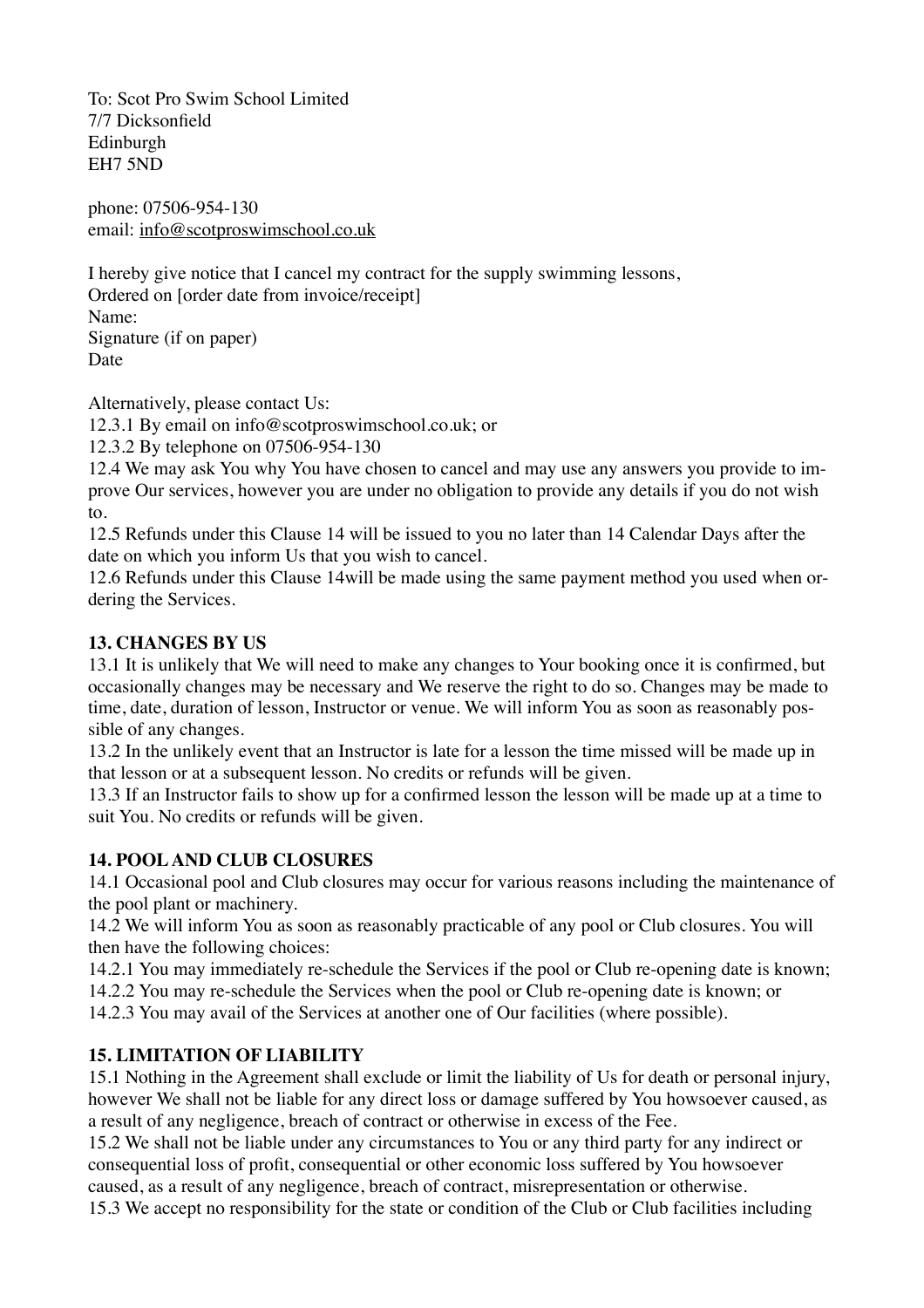the pool, pool area or changing rooms. The Club is responsible for these.

15.4 We accept no responsibility for water quality, water temperature, pool hall ventilation, pool hall humidity or pool hall temperature. The Club is responsible for these.

15.5 We accept no responsibility for Your own personal practice or swimming as this is not supervised by Us and it is not possible for Us to ensure that You are practicing or swimming in accordance with the technique and principles in which We instructed You.

15.6 We cannot accept any liability for loss or damage to property left in lockers or brought poolside.

15.7 For the avoidance of doubt, time shall not be of the essence and We shall incur no liability to You in respect of any failure to complete the Services by any agreed completion date.

# **17. PERSONAL DATA**

17.1 Your information may be held on a database and used by Us for the purposes set out below. Your information includes any information which We hold now or at any time in the future and which comes from or relates to the Services or other dealings with Us. We will use, analyse and assess Your information to maintain and develop Our relationship with You. This will include the following purposes:

17.1.1 administration of Your accounts and records;

17.1.2 provision of the Services; and

17.1.3 advertising or marketing Our business, activity, goods or services and promoting public relations only in connection with Our business, activity, goods or services.

17.2 We do not disclose Your information except where We have Your consent, where We are requested or permitted to do so by law, or to any persons, including insurers, who provide a service to us, who have agreed to keep Your information strictly confidential.

### **18. ASSIGNMENT**

18.1 Services are personal and cannot be assigned, transferred or otherwise disposed of by You. 18.2 This Agreement and all rights under it may be assigned or transferred by Us.

# 19**. VARIATION**

19.1 Any variation to the Agreement by You shall be inapplicable unless agreed in writing by Us. 19.2 We reserve the right to vary the Terms and Conditions. If we vary the Terms and Conditions we will notify you by placing a statement on our website and sending you an email. If You use any of the Services after We have varied the Terms and Conditions and notified You of the changes, You will be agreeing to be bound by the updated Terms and Conditions.

# **20. TERMINATION**

20.1 We are entitled to terminate the Agreement at any time with immediate effect by notice to You if You are in default by breaching the Agreement or failing to pay any amount due under the Agreement on the due payment date in which case You are deemed to have repudiated the Agreement.

20.2 We may terminate this Agreement with immediate effect at any time for any reason. In such circumstances We will refund You the balance of the Fee for any lessons You have paid for but have not received. Such refund will be at the standard Fee rate per lesson if You paid the standard Fee for Your lesson(s), or the discounted Fee rate if You paid a discounted Fee rate for Your lessons.

# **21. EVENTS OUTSIDE OF OUR CONTROL (FORCE MAJEURE**)

21.1 We will not be liable for any failure or delay in performing Our obligations where that failure or delay results from any cause that is beyond Our reasonable control. Such causes include, but are not limited to: power failure, internet service provider failure, accidents, strikes, lock-outs or other industrial action by third parties, riots and other civil unrest, fire, explosion, flood, storms, earthquakes, subsidence, acts of terrorism (threatened or actual), security measures, acts of war (de